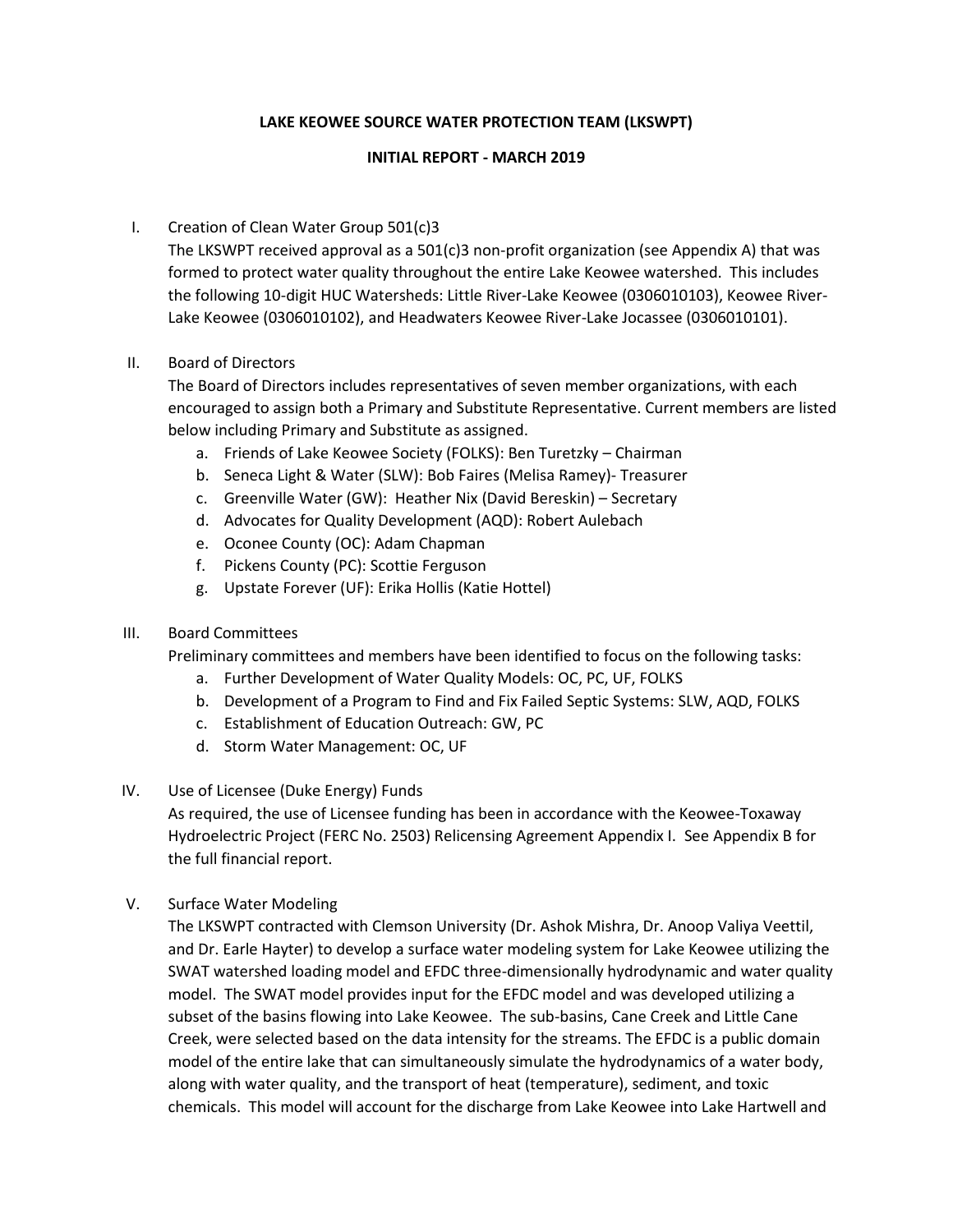the boundary conditions that feed into the lake model including the discharge of flows from Lakes Jocassee and Keowee. See Appendix C for the presentations given by Dr. Mishra, Dr. Veettil, and Dr. Hayter to the LKSWPT in August 2018.

- VI. Watershed Plans
	- a. Cane and Little Cane Creek FOLKS used SCDHEC 319(h) funding to hire Clemson University's Center for Watershed Excellence to create a plan for reducing bacteria within the Cane and Little Cane Creek watersheds. These basins are entirely within Oconee County, have experienced significant land use change since 2005 – including loss of forested area, and have the most septic tanks of any subbasins. Katie Callahan presented an overview of their work to the LKSWPT (see Appendix D) and the completed plan is available online at:

[https://scdhec.gov/sites/default/files/docs/HomeAndEnvironment/Docs/Watershed/Ap](https://scdhec.gov/sites/default/files/docs/HomeAndEnvironment/Docs/Watershed/Approved_Funded_Watershed_Based_Plans/Cane_and_Little_Cane_Creek_WBP_2018.pdf) proved Funded Watershed Based Plans/Cane and Little Cane Creek WBP 2018.pdf

b. Little River and Keowee River – The LKSWPT was recently awarded funding from SCDHEC for creation of a comprehensive, actionable Watershed Based Plan (WBP) for these watersheds, which collectively encompass the majority of the area draining to Lake Keowee. The WBP will include prioritization of specific parcels that would provide the most significant benefits from various Best Management Practices (BMPs), including land protection, wetland and stream enhancement, septic, and agricultural BMPs. Completion of this plan is anticipated by March 2020.